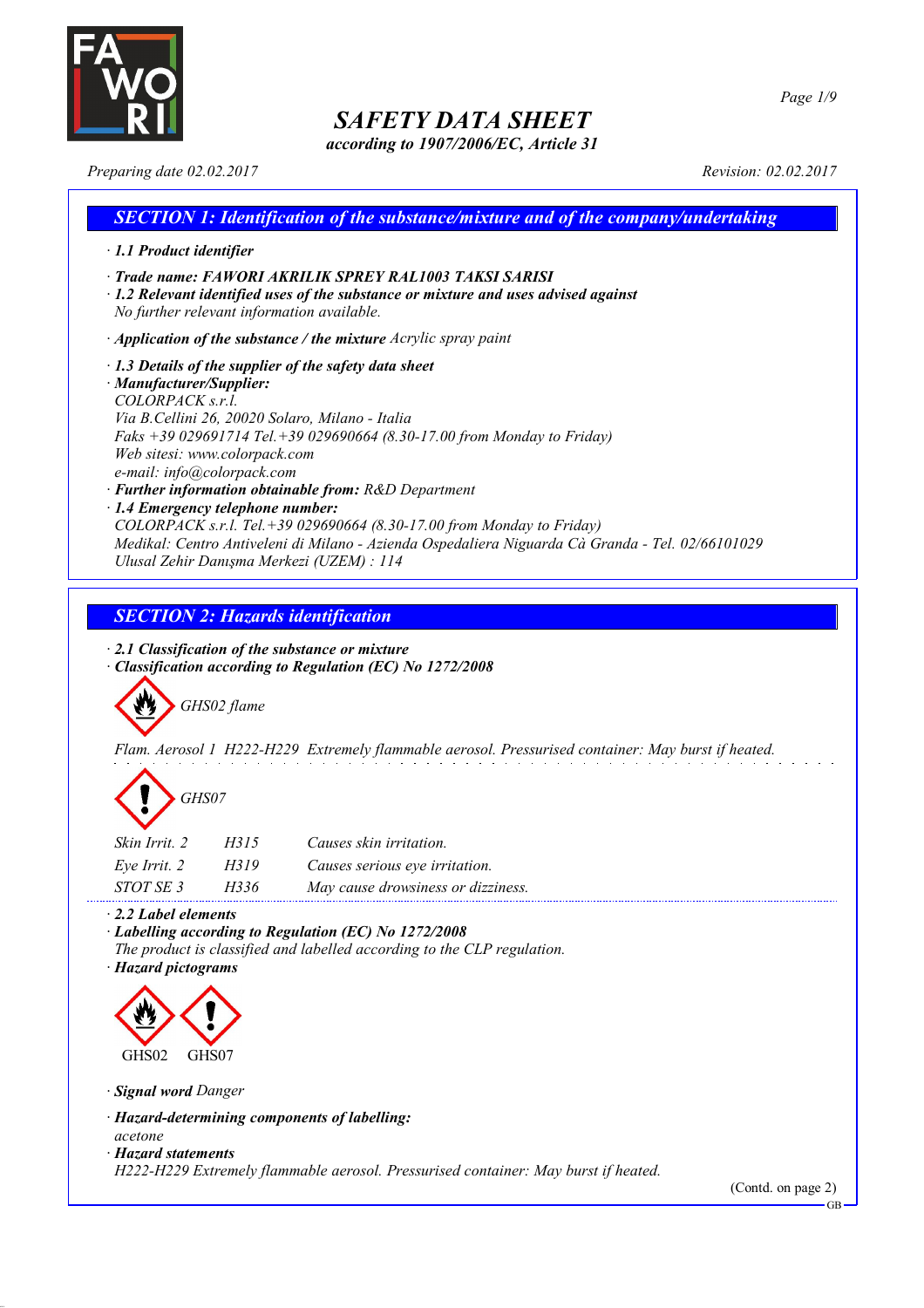*according to 1907/2006/EC, Article 31*

*Preparing date 02.02.2017 Revision: 02.02.2017*

### *Trade name: FAWORI AKRILIK SPREY RAL1003 TAKSI SARISI*

(Contd. of page 1) *H315 Causes skin irritation. H319 Causes serious eye irritation. H336 May cause drowsiness or dizziness. · Precautionary statements P101 If medical advice is needed, have product container or label at hand. P102 Keep out of reach of children. P103 Read label before use. P210 Keep away from heat/sparks/open flames/hot surfaces. - No smoking. P251 Pressurized container: Do not pierce or burn, even after use. P305+P351+P338 IF IN EYES: Rinse cautiously with water for several minutes. Remove contact lenses, if present and easy to do. Continue rinsing. P405 Store locked up. P410+P412 Protect from sunlight. Do not expose to temperatures exceeding 50 °C/122 °F. P501 Dispose of contents/container in accordance with local/regional/national/international regulations. · Additional information:*

Pressurized container: protect from sunlight and do not expose to temperatures exceeding 50°C. Do not pierce or *burn, even after use.*

- Do not spray on a naked flame or any incandescent material. Keep away from sources of ignition No smoking. *· 2.3 Other hazards*
- *· Results of PBT and vPvB assessment*
- *· PBT: Not applicable.*
- *· vPvB: Not applicable.*

### *SECTION 3: Composition/information on ingredients*

*· 3.2 Chemical characterisation: Mixtures*

*· Description:*

| · Dangerous components: |                                                                                                                                                                                                        |              |  |
|-------------------------|--------------------------------------------------------------------------------------------------------------------------------------------------------------------------------------------------------|--------------|--|
|                         | cosolvent                                                                                                                                                                                              | $\leq 2.5\%$ |  |
|                         | Acute Tox. 4, H302; Acute Tox. 4, H312; Acute Tox. 4, H332; Skin Irrit. 2,<br>H315; Eye Irrit. 2, H319                                                                                                 |              |  |
| $CAS. 67-64-1$          | acetone                                                                                                                                                                                                | $25 - 50\%$  |  |
|                         | EINECS: 200-662-2 & Flam. Liq. 2, H225; $\Diamond$ Eye Irrit. 2, H319; STOT SE 3, H336                                                                                                                 |              |  |
| CAS: 68476-40-4         | Hydrocarbons, C3-4                                                                                                                                                                                     | $25 - 50\%$  |  |
|                         | EINECS: 270-681-9 & Flam. Gas 1, H220; Press. Gas C, H280                                                                                                                                              |              |  |
| $CAS: 1330-20-7$        | <i>Xylol, Isomerengemisch (wenn Flammpunkt</i> <21 $^{\circ}$ C)                                                                                                                                       | $10 - 25\%$  |  |
|                         | $\otimes$ Flam. Lig. 2, H225; $\otimes$ Acute Tox. 4, H312; Acute Tox. 4, H332; Skin Irrit.<br>2. H315                                                                                                 |              |  |
| $CAS: 123-86-4$         | n-butyl acetate                                                                                                                                                                                        | $2.5 - 10\%$ |  |
|                         | EINECS: 204-658-1 & Flam. Liq. 3, H226; STOT SE 3, H336                                                                                                                                                |              |  |
| $CAS: 110-82-7$         | cyclohexane                                                                                                                                                                                            | $< 2.5\%$    |  |
|                         | EINECS: 203-806-2 $\otimes$ Flam. Liq. 2, H225; $\otimes$ Asp. Tox. 1, H304; $\otimes$ Aquatic Acute 1, H400;<br>Aquatic Chronic 1, H410; $\langle \cdot \rangle$ Skin Irrit. 2, H315; STOT SE 3, H336 |              |  |
|                         | $\cdot$ <b>Additional information:</b> For the wording of the listed risk phrases refer to section 16.                                                                                                 |              |  |

(Contd. on page 3)

GB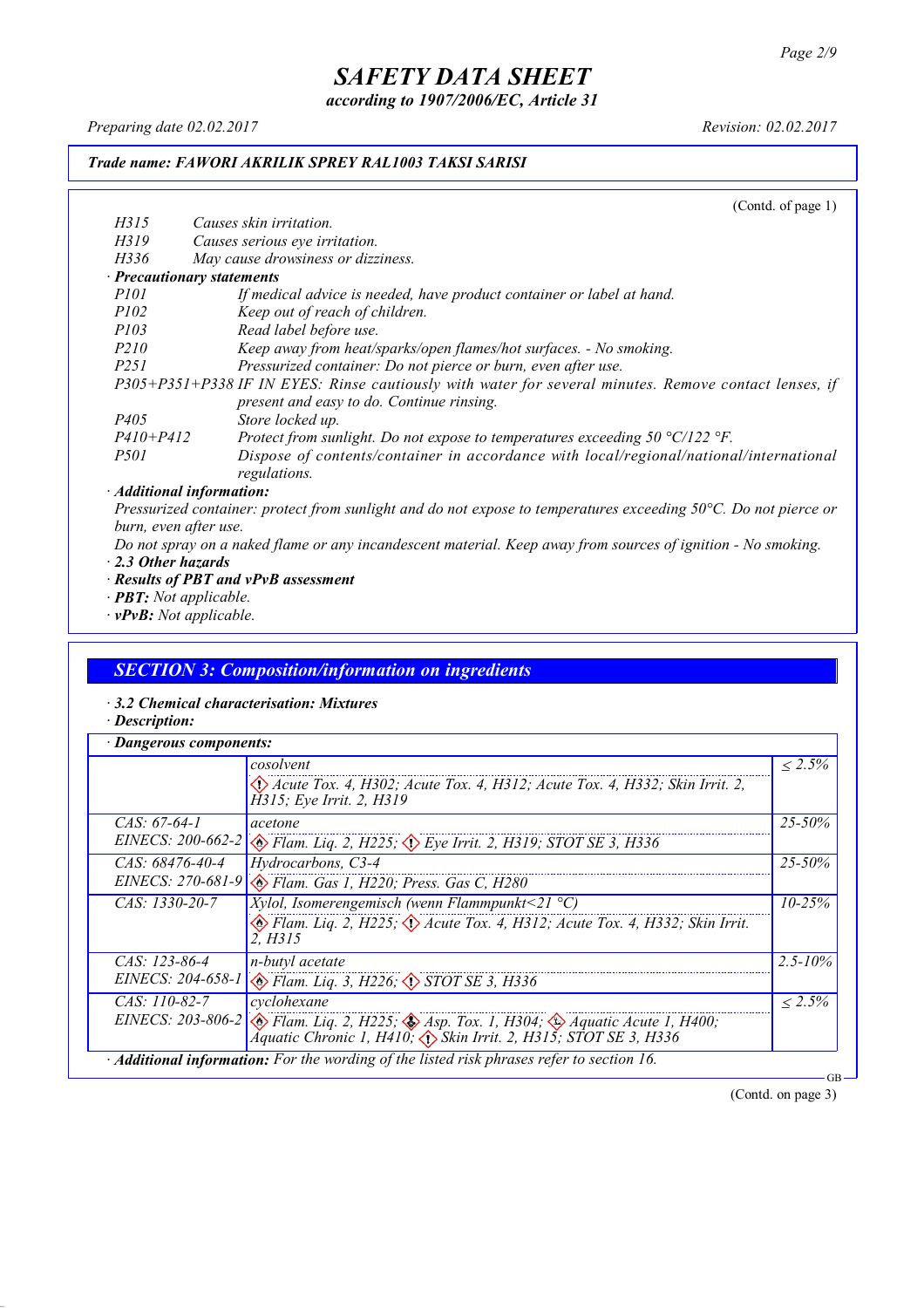*according to 1907/2006/EC, Article 31*

*Preparing date 02.02.2017 Revision: 02.02.2017*

### *Trade name: FAWORI AKRILIK SPREY RAL1003 TAKSI SARISI*

(Contd. of page 2)

#### *SECTION 4: First aid measures*

*· 4.1 Description of first aid measures*

*· General information:*

Symptoms of poisoning may even occur after several hours; therefore medical observation for at least 48 hours *after the accident.*

*· After inhalation:*

*Supply fresh air. If required, provide artificial respiration. Keep patient warm. Consult doctor if symptoms persist.*

*In case of unconsciousness place patient stably in side position for transportation.*

- *· After skin contact: Immediately rinse with water.*
- *· After eye contact:*

*Rinse opened eye for several minutes under running water. If symptoms persist, consult a doctor.*

*· After swallowing: If symptoms persist consult doctor.*

*· 4.2 Most important symptoms and effects, both acute and delayed No further relevant information available.*

*· 4.3 Indication of any immediate medical attention and special treatment needed*

*No further relevant information available.*

### *SECTION 5: Firefighting measures*

- *· 5.1 Extinguishing media*
- *· Suitable extinguishing agents: CO2, sand, extinguishing powder. Do not use water.*
- *· For safety reasons unsuitable extinguishing agents: Water with full jet*
- *· 5.2 Special hazards arising from the substance or mixture No further relevant information available.*
- *· 5.3 Advice for firefighters*
- *· Protective equipment: Mouth respiratory protective device.*

### *SECTION 6: Accidental release measures*

*· 6.1 Personal precautions, protective equipment and emergency procedures Wear protective equipment. Keep unprotected persons away.*

*· 6.2 Environmental precautions: Do not allow to enter sewers/ surface or ground water.*

*· 6.3 Methods and material for containment and cleaning up:*

*Dispose contaminated material as waste according to item 13. Ensure adequate ventilation.*

*Do not flush with water or aqueous cleansing agents*

- *· 6.4 Reference to other sections*
- *See Section 7 for information on safe handling.*

*See Section 8 for information on personal protection equipment.*

*See Section 13 for disposal information.*

### *SECTION 7: Handling and storage*

*· 7.1 Precautions for safe handling*

*Ensure good ventilation/exhaustion at the workplace.*

*Open and handle receptacle with care.*

*· Information about fire - and explosion protection: Keep ignition sources away - Do not smoke.*

*Protect against electrostatic charges.*

(Contd. on page 4)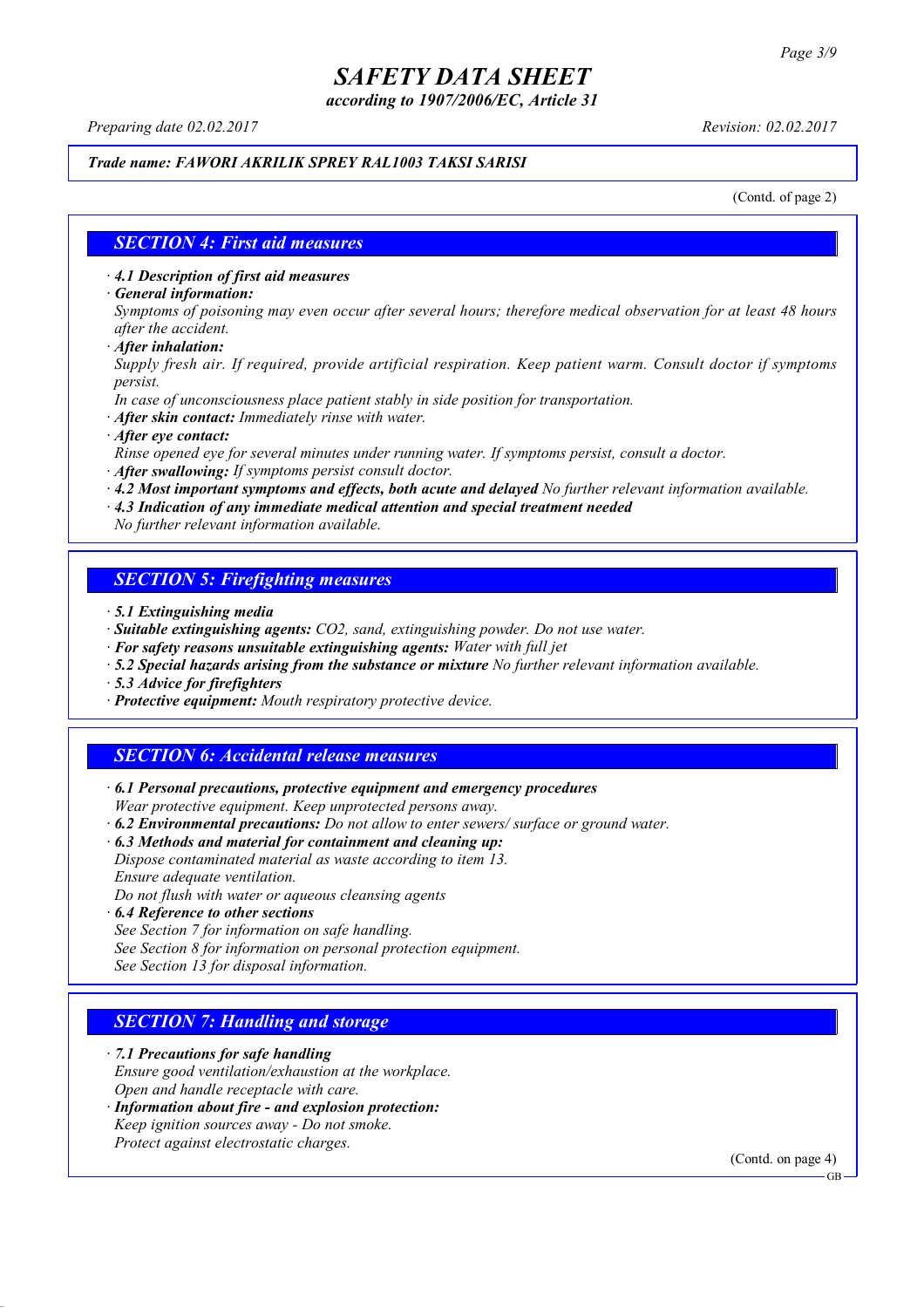*according to 1907/2006/EC, Article 31*

*Preparing date 02.02.2017 Revision: 02.02.2017*

### *Trade name: FAWORI AKRILIK SPREY RAL1003 TAKSI SARISI*

(Contd. of page 3) *Pressurised container: protect from sunlight and do not expose to temperatures exceeding 50 °C, i.e. electric lights. Do not pierce or burn, even after use. Do not spray onto a naked flame or any incandescent material.*

- *· 7.2 Conditions for safe storage, including any incompatibilities · Storage:*
- *· Requirements to be met by storerooms and receptacles: Store in a cool location. Observe official regulations on storing packagings with pressurised containers.*
- *· Information about storage in one common storage facility: Not required. · Further information about storage conditions: Keep container tightly sealed. Do not seal receptacle gas tight. Store in cool, dry conditions in well sealed receptacles. Protect from heat and direct sunlight.*

*· 7.3 Specific end use(s) No further relevant information available.*

### *SECTION 8: Exposure controls/personal protection*

- *· Additional information about design of technical facilities: No further data; see item 7.*
- *· 8.1 Control parameters · Ingredients with limit values that require monitoring at the workplace: 67-64-1 acetone WEL Short-term value: 3620 mg/m³, 1500 ppm Long-term value: 1210 mg/m³, 500 ppm 1330-20-7 Xylol, Isomerengemisch (wenn Flammpunkt<21 °C) WEL Short-term value: 441 mg/m³, 100 ppm Long-term value: 220 mg/m³, 50 ppm Sk, BMGV 123-86-4 n-butyl acetate WEL Short-term value: 966 mg/m³, 200 ppm Long-term value: 724 mg/m³, 150 ppm 111-76-2 2-Butoxyethanol WEL Short-term value: 246 mg/m³, 50 ppm Long-term value: 123 mg/m³, 25 ppm Sk, BMGV · Ingredients with biological limit values: 1330-20-7 Xylol, Isomerengemisch (wenn Flammpunkt<21 °C) BMGV 650 mmol/mol creatinine Medium: urine Sampling time: post shift Parameter: methyl hippuric acid 111-76-2 2-Butoxyethanol BMGV 240 mmol/mol creatinine Medium: urine Sampling time: post shift Parameter: butoxyacetic acid · Additional information: The lists valid during the making were used as basis.* (Contd. on page 5)

GB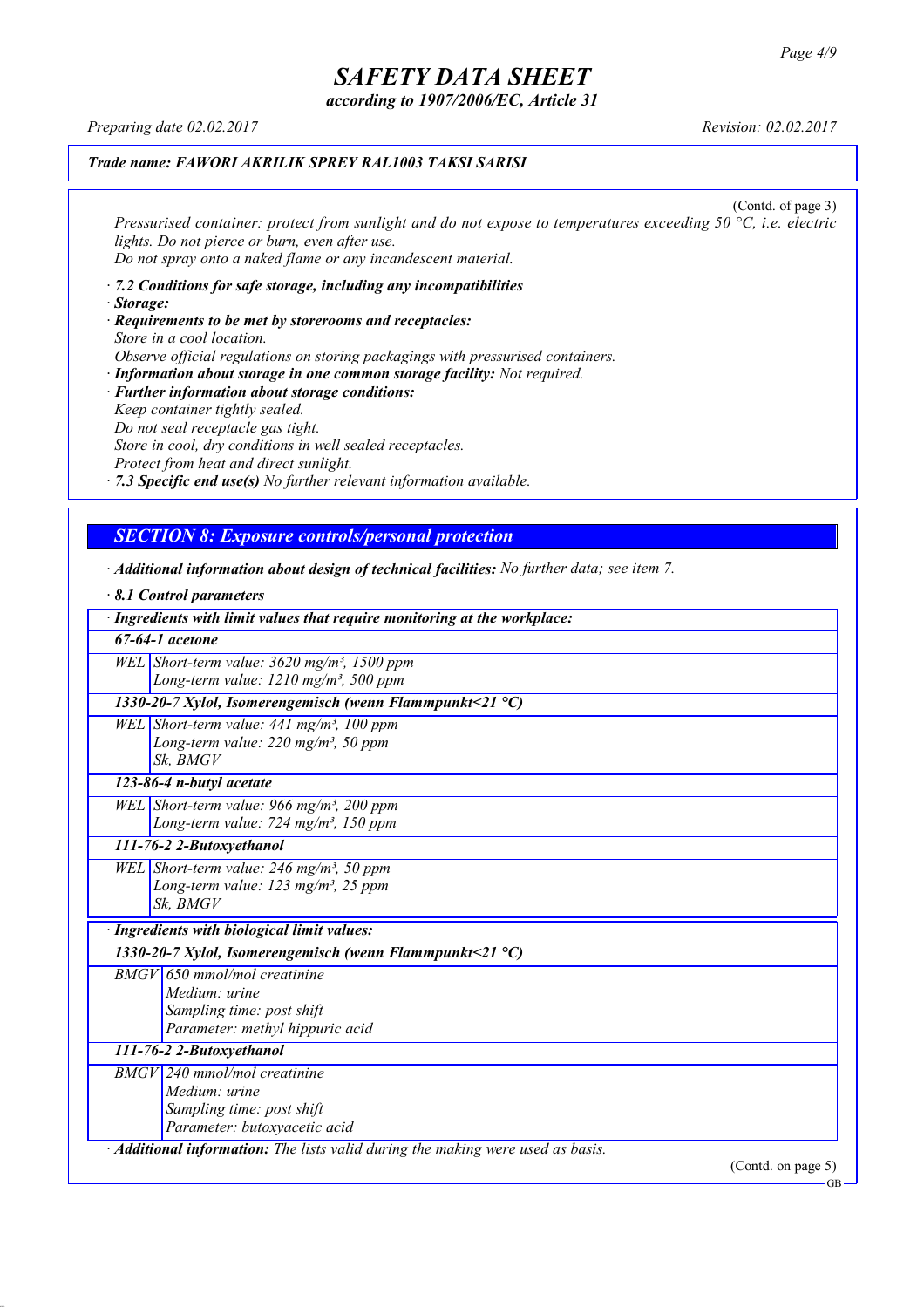*according to 1907/2006/EC, Article 31*

*Preparing date 02.02.2017 Revision: 02.02.2017*

#### *Trade name: FAWORI AKRILIK SPREY RAL1003 TAKSI SARISI*

(Contd. of page 4)

*· 8.2 Exposure controls*

- *· Personal protective equipment:*
- *· General protective and hygienic measures:*

*Keep away from foodstuffs, beverages and feed. Immediately remove all soiled and contaminated clothing Wash hands before breaks and at the end of work. Avoid contact with the eyes.*

*Avoid contact with the eyes and skin.*

#### *· Respiratory protection:*

In case of brief exposure or low pollution use respiratory filter device. In case of intensive or longer exposure use *self-contained respiratory protective device.*

*· Protection of hands:*



*Protective gloves*

*The glove material has to be impermeable and resistant to the product/ the substance/ the preparation.* Due to missing tests no recommendation to the glove material can be given for the product/ the preparation/ the *chemical mixture.*

Selection of the glove material on consideration of the penetration times, rates of diffusion and the degradation *· Material of gloves*

The selection of the suitable gloves does not only depend on the material, but also on further marks of quality and *varies from manufacturer to manufacturer. As the product is a preparation of several substances, the resistance* of the glove material can not be calculated in advance and has therefore to be checked prior to the application.

*· Penetration time of glove material*

The exact break trough time has to be found out by the manufacturer of the protective gloves and has to be *observed.*

*· Eye protection:*



*Tightly sealed goggles*

| $\cdot$ 9.1 Information on basic physical and chemical properties<br><b>General Information</b><br>$\cdot$ Appearance: |                                    |  |
|------------------------------------------------------------------------------------------------------------------------|------------------------------------|--|
| Form:                                                                                                                  | Aerosol                            |  |
| Colour:                                                                                                                | According to product specification |  |
| $\cdot$ Odour:                                                                                                         | Characteristic                     |  |
| $\cdot$ Change in condition<br><b>Boiling point/Boiling range:</b>                                                     | Not applicable, as aerosol.        |  |
| · Flash point:                                                                                                         | $\leq$ 0 °C                        |  |
| · Ignition temperature:                                                                                                | $>$ 400 °C                         |  |
| · Danger of explosion:                                                                                                 | Not determined.                    |  |
| · Explosion limits:                                                                                                    |                                    |  |
| Lower:                                                                                                                 | 1.8 Vol $\%$                       |  |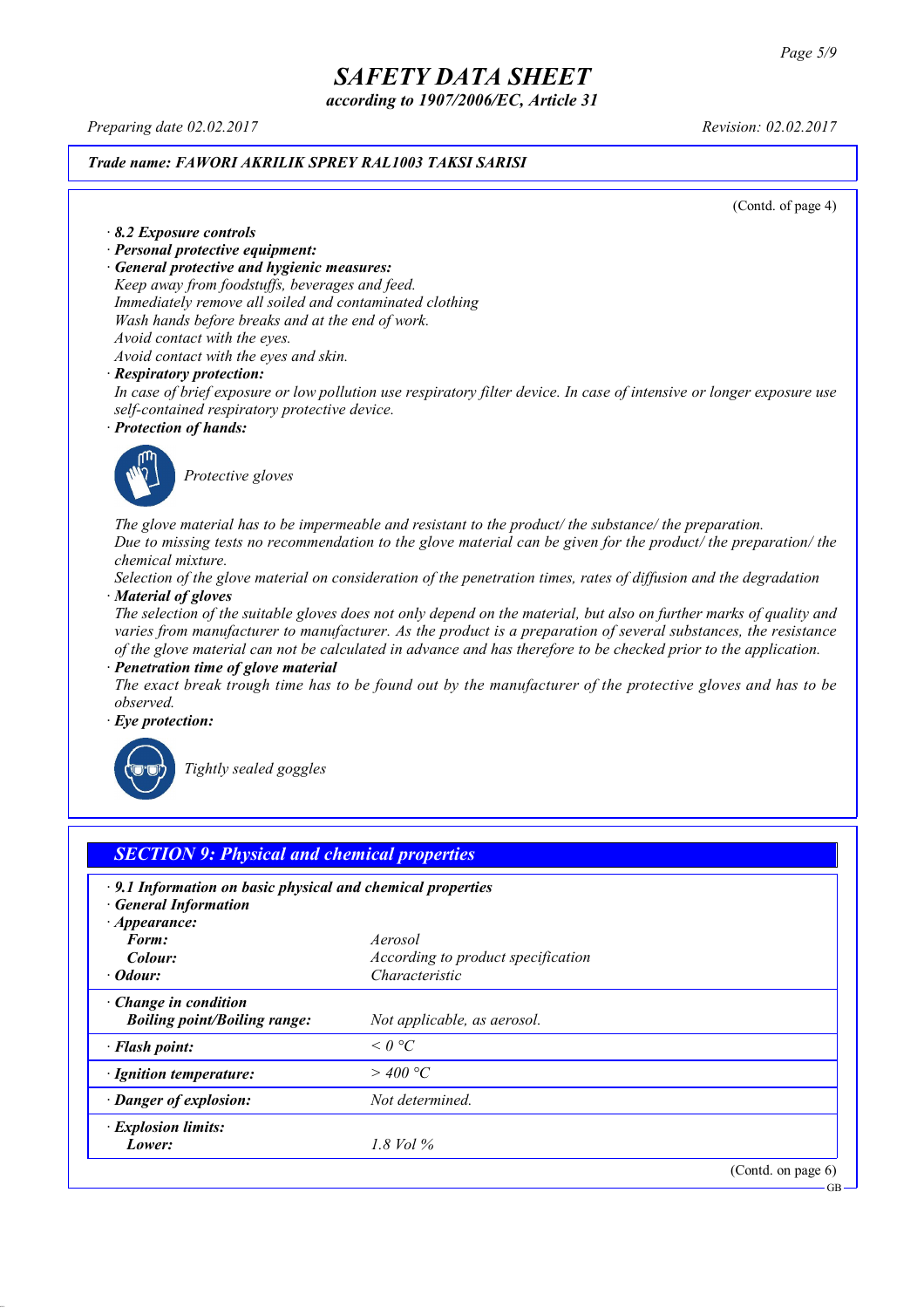*according to 1907/2006/EC, Article 31*

*Preparing date 02.02.2017 Revision: 02.02.2017*

### *Trade name: FAWORI AKRILIK SPREY RAL1003 TAKSI SARISI*

|                                                                   |                                                             | (Contd. of page 5) |
|-------------------------------------------------------------------|-------------------------------------------------------------|--------------------|
| Upper:                                                            | 9.5 Vol $\%$                                                |                    |
| $\cdot$ Vapour pressure at 20 °C:                                 | $4.5\,bar$                                                  |                    |
| $\cdot$ Density at 20 °C:<br>$\cdot$ Vapour density at 20 °C      | $0.95$ g/cm <sup>3</sup><br>$>l$ g/cm <sup>3</sup> (hava=1) |                    |
| · Solubility in / Miscibility with<br>water:                      | Partly miscible.                                            |                    |
| · Partition coefficient (n-octanol/water): Not determined.        |                                                             |                    |
| $\cdot$ <i>Viscosity:</i><br>Kinematic:                           | Not determined.                                             |                    |
| · Solvent content:<br>$VOC$ (EC)<br>$\cdot$ 9.2 Other information | $600$ g/l<br>No further relevant information available.     |                    |

### *SECTION 10: Stability and reactivity*

*· 10.1 Reactivity*

- *· 10.2 Chemical stability*
- *· Thermal decomposition / conditions to be avoided: No decomposition if used according to specifications.*
- *· 10.3 Possibility of hazardous reactions No dangerous reactions known.*
- *· 10.4 Conditions to avoid No further relevant information available.*
- *· 10.5 Incompatible materials: No further relevant information available.*
- *· 10.6 Hazardous decomposition products: No dangerous decomposition products known.*

## *SECTION 11: Toxicological information*

*· 11.1 Information on toxicological effects*

*· Acute toxicity:*

*· LD/LC50 values relevant for classification:*

*110-82-7 cyclohexane*

*Oral LD50 12705 mg/kg (rat)*

- *· Primary irritant effect:*
- *· on the skin: No irritant effect.*
- *· on the eye: Irritating effect.*
- *· Sensitisation: No sensitising effects known.*
- *· Additional toxicological information:*

*The product shows the following dangers according to the calculation method of the General EU Classification Guidelines for Preparations as issued in the latest version:*

*Harmful Irritant*

### *SECTION 12: Ecological information*

*· 12.1 Toxicity*

- *· Aquatic toxicity: No further relevant information available.*
- *· 12.2 Persistence and degradability No further relevant information available.*
- *· 12.3 Bioaccumulative potential No further relevant information available.*

(Contd. on page 7) **GB**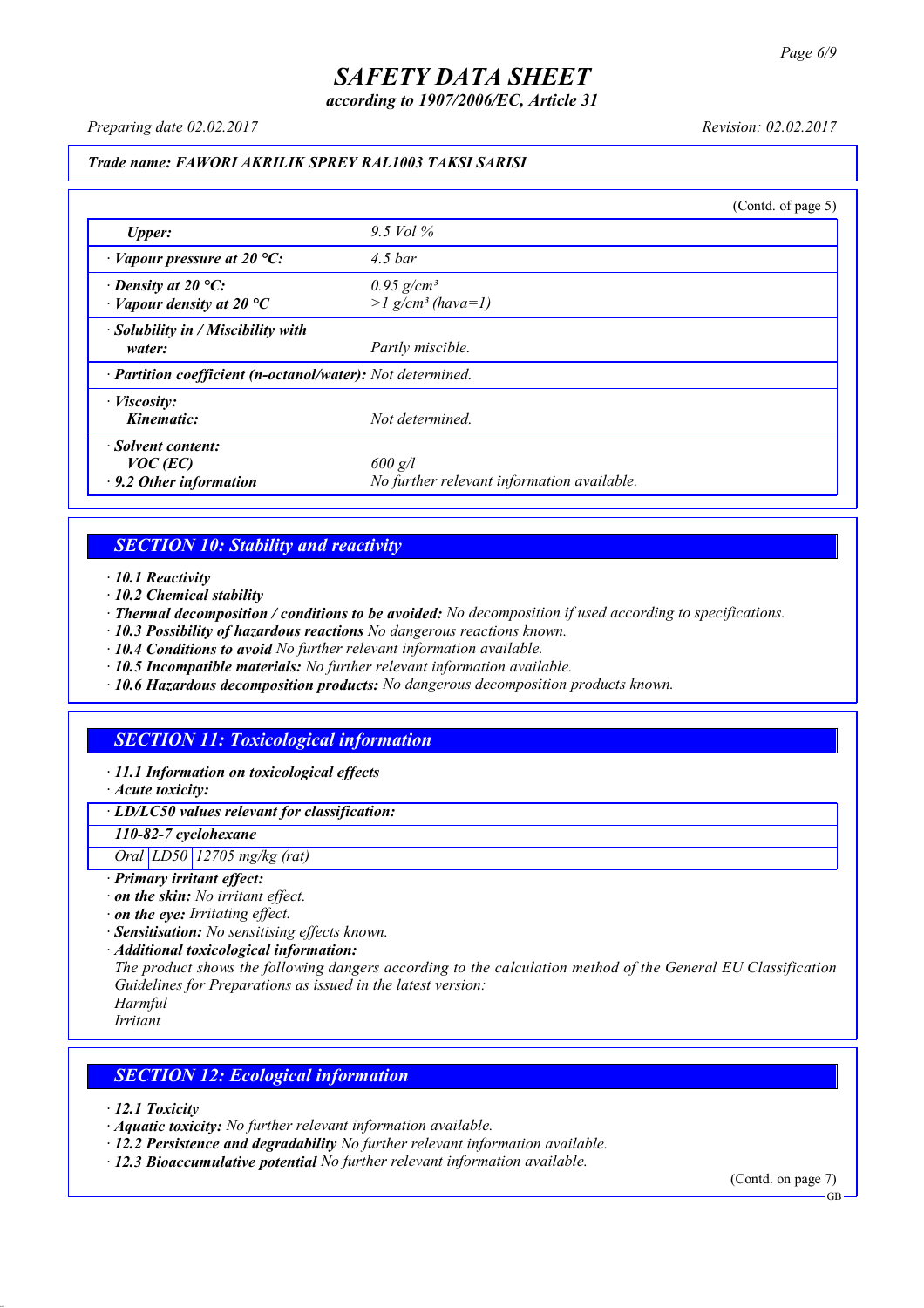*according to 1907/2006/EC, Article 31*

*Preparing date 02.02.2017 Revision: 02.02.2017*

### *Trade name: FAWORI AKRILIK SPREY RAL1003 TAKSI SARISI*

(Contd. of page 6)

*· 12.4 Mobility in soil No further relevant information available.*

*· Additional ecological information:*

*· General notes:*

*Water hazard class 1 (German Regulation) (Self-assessment): slightly hazardous for water*

Do not allow undiluted product or large quantities of it to reach ground water, water course or sewage system.

### *· 12.5 Results of PBT and vPvB assessment*

*· PBT: Not applicable.*

*· vPvB: Not applicable.*

*· 12.6 Other adverse effects No further relevant information available.*

#### *SECTION 13: Disposal considerations*

*· 13.1 Waste treatment methods*

*· Recommendation*

*Must not be disposed together with household garbage. Do not allow product to reach sewage system.*

*· Uncleaned packaging:*

*· Recommendation: Disposal must be made according to official regulations.*

| <b>SECTION 14: Transport information</b> |                     |                    |
|------------------------------------------|---------------------|--------------------|
| $\cdot$ 14.1 UN-Number                   |                     |                    |
| ADR, IMDG, IATA                          | UN1950              |                    |
| $\cdot$ 14.2 UN proper shipping name     |                     |                    |
| $·$ <i>ADR</i>                           | 1950 AEROSOLS       |                    |
| $\cdot$ IMDG                             | <b>AEROSOLS</b>     |                    |
| $\cdot$ IATA                             | AEROSOLS, flammable |                    |
| $\cdot$ 14.3 Transport hazard class(es)  |                     |                    |
| $·$ <i>ADR</i>                           |                     |                    |
|                                          |                     |                    |
| · Class                                  | 2 5F Gases.         |                    |
| $\cdot$ Label                            | 2.1                 |                    |
| · IMDG, IATA                             |                     |                    |
|                                          |                     |                    |
| $\cdot$ Class                            | 2.1                 |                    |
| $-Label$                                 | 2.1                 |                    |
| · 14.4 Packing group                     |                     |                    |
| ADR, IMDG, IATA                          | Void                |                    |
| $\cdot$ 14.5 Environmental hazards:      |                     |                    |
| $\cdot$ Marine pollutant:                | N <sub>o</sub>      |                    |
| · 14.6 Special precautions for user      | Warning: Gases.     |                    |
|                                          |                     | (Contd. on page 8) |

GB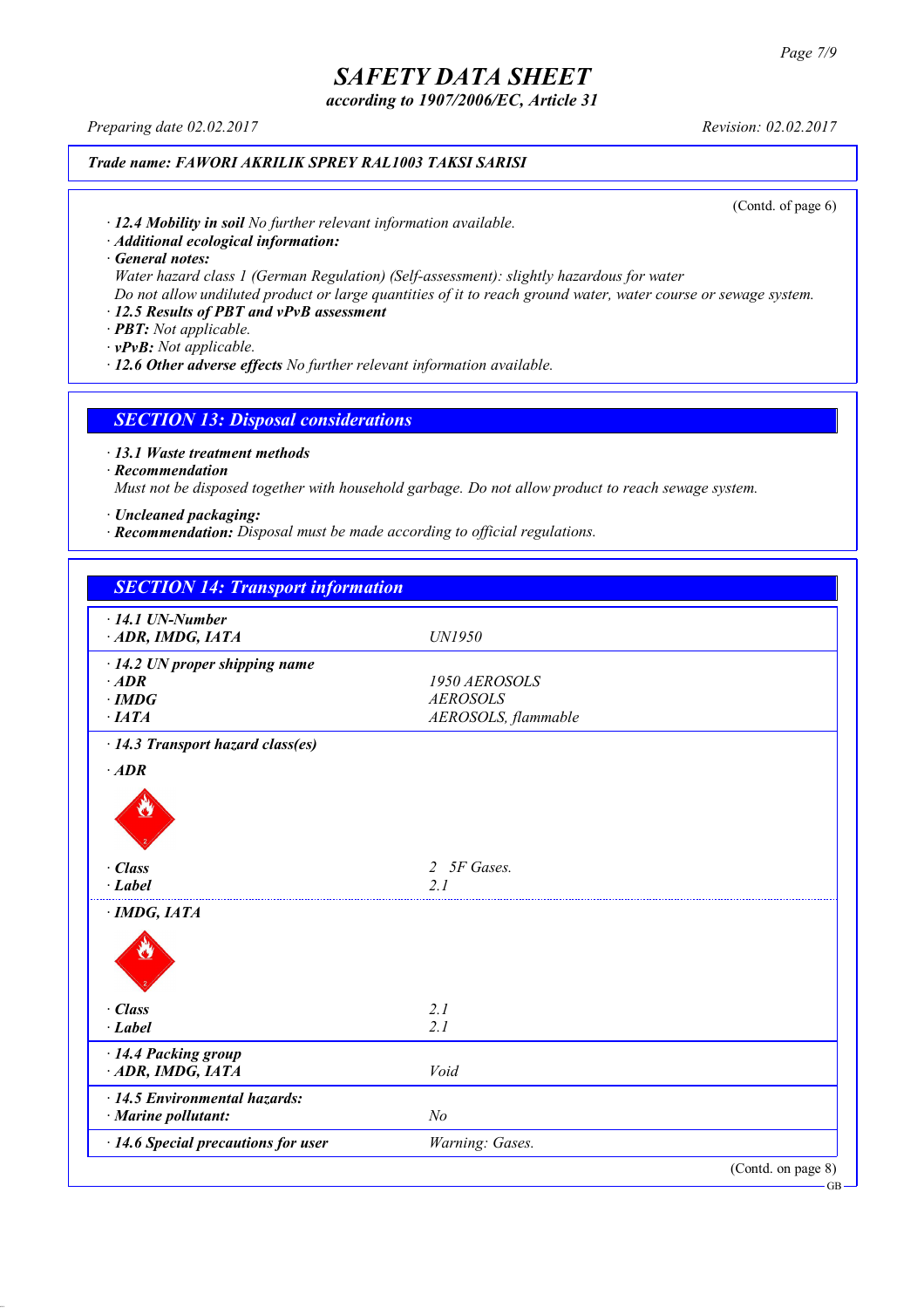*according to 1907/2006/EC, Article 31*

*Preparing date 02.02.2017 Revision: 02.02.2017*

#### *Trade name: FAWORI AKRILIK SPREY RAL1003 TAKSI SARISI*

(Contd. of page 7) *· Danger code (Kemler): - · EMS Number: F-D,S-U · 14.7 Transport in bulk according to Annex II of MARPOL73/78 and the IBC Code Not applicable. · Transport/Additional information: · ADR · Limited quantities (LQ) 1L · Excepted quantities (EQ) Code: E0 Not permitted as Excepted Quantity · Transport category 2 · Tunnel restriction code D · IMDG · Limited quantities (LQ) 1L · Excepted quantities (EQ) Code: E0 Not permitted as Excepted Quantity · UN "Model Regulation": UN1950, AEROSOLS, 2.1*

### *SECTION 15: Regulatory information*

*· 15.1 Safety, health and environmental regulations/legislation specific for the substance or mixture*

*· National regulations:*

*Class Share in %*

*NK 55.5*

*· 15.2 Chemical safety assessment: A Chemical Safety Assessment has not been carried out.*

### *SECTION 16: Other information*

This information is based on our present knowledge. However, this shall not constitute a guarantee for any *specific product features and shall not establish a legally valid contractual relationship.*

#### *· Relevant phrases*

*H220 Extremely flammable gas. H225 Highly flammable liquid and vapour. H226 Flammable liquid and vapour. H280 Contains gas under pressure; may explode if heated. H302 Harmful if swallowed. H304 May be fatal if swallowed and enters airways. H312 Harmful in contact with skin. H315 Causes skin irritation. H319 Causes serious eye irritation. H332 Harmful if inhaled. H336 May cause drowsiness or dizziness. H400 Very toxic to aquatic life. H410 Very toxic to aquatic life with long lasting effects. · Contact: Murat Küçükkul / TSE - Safety Data Sheet preparer certified.*

*The certificate ID and date of the document: GBF-A-0-2289 / 23.03.2016*

(Contd. on page 9)

GB